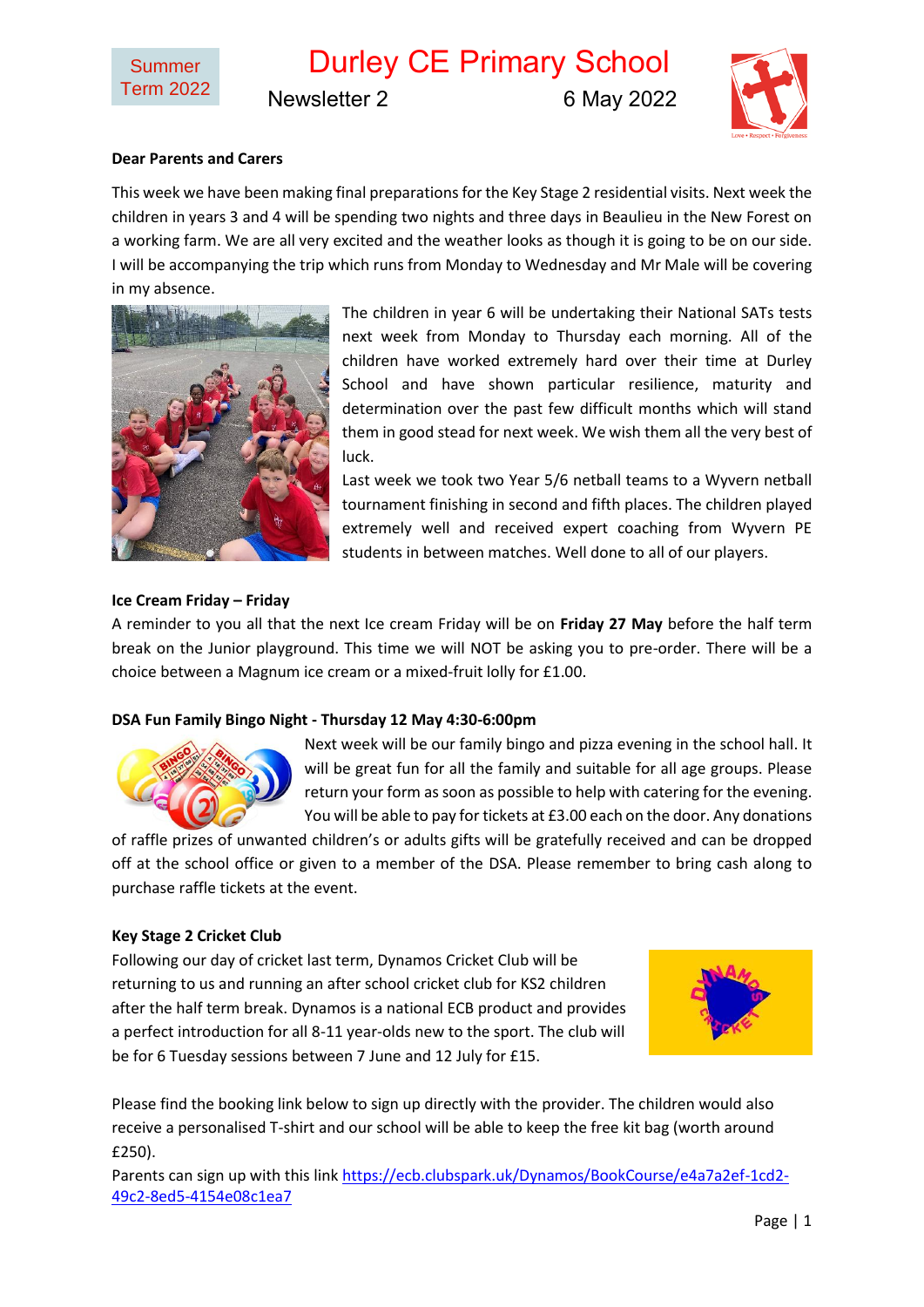### **Road Closure**



A reminder that Hampshire Highways have notified us that the road between the school and Stapleford Lane (by the garage) will be closed between **9:30am and 4:00pm for five weeks from Monday 9 May**. After that the roadworks will be moved to Stapleford lane for one week. There will still be pedestrian access. We will keep you updated if we hear of any changes to this schedule.

#### **A message of thanks for your generous donations:**

Gabe, Ian, Paul and Vick took over 3 tons of Ukraine Aid to Poland. They arrived safely yesterday morning. Sometime today it will be packed on the Ukrainian vans and lorries and taken straight to Ukraine. Thanks to the effort of local communities like our school, Durley, Botley and Curdridge churches, Bishops Waltham CofE and Catholic Church and several generous people we have been able to achieve it.

So, a big thank you from Gabe to everyone who help to make it happen either by donating or helping to organise it.



Kind regards Gosia

#### **Please note any additions or necessary changes to the diary dates.**

### **Diary Dates for the Summer Term 2022**

| Monday 2 May          | <b>Bank Holiday</b>                                               |
|-----------------------|-------------------------------------------------------------------|
| Monday 9 May          | <b>Y6 SAT's National Testing week</b>                             |
| $9 - 11$ May          | Year 3/4 residential trip to Beaulieu                             |
| Thursday 12 May       | 4:30-6:00pm DSA Fun Family Bingo evening with Pizza               |
| Friday 13 May         | Y6 after SAT's picnic and rounders                                |
| 16-20 May             | Year 5/6 residential visit to Isle of Wight                       |
| 16-20 May             | <b>Walk to School Week</b>                                        |
| Sunday 22 May         | 10:00am Church in School                                          |
| Tuesday 24 May        | Photographer in school - class and whole school photo.            |
| Friday 27 May         | 3:30pm Ice Cream Friday on the school playground                  |
| $30$ May $-3$ June    | <b>Half Term Break</b>                                            |
| Saturday 4 June       | School display in the Memorial Hall in celebration of the Queen's |
|                       | Platinum Jubilee- Please come along.                              |
| Monday 6 June         | School In-service training day for staff.                         |
| <b>Tuesday 7 June</b> | School re-opens after half term break                             |
| <b>Tuesday 7 June</b> | <b>Y6 Greek Day</b>                                               |
| <b>Tuesday 7 June</b> | <b>Blue and Yellow Class visit to Manor Farm, Botley</b>          |
| Thursday 16 June      | 7:30-8:30pm September 2022 new intake meeting for parents         |
| Saturday 18 June      | <b>Church Fete at Wintershill Hall</b>                            |